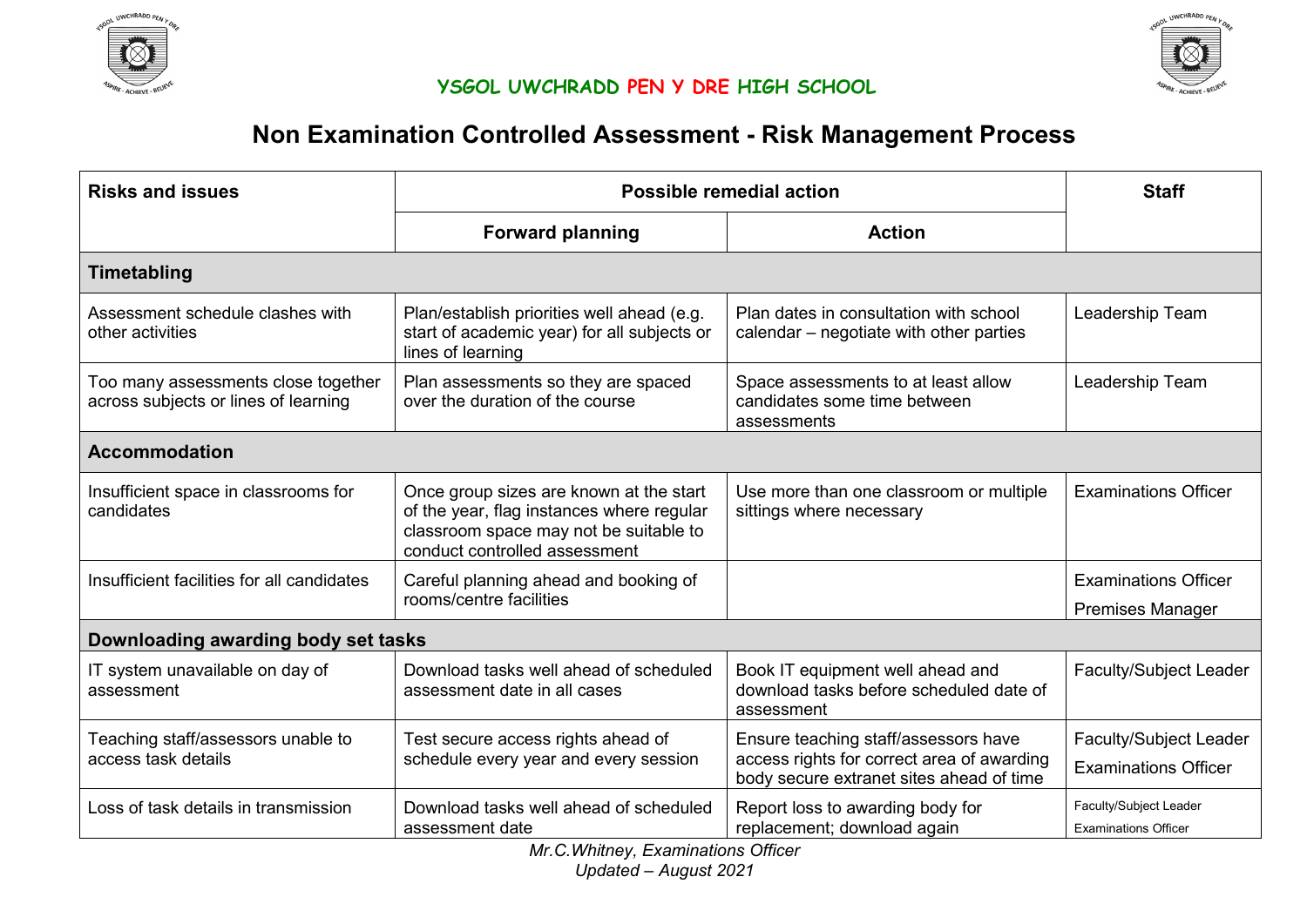



| <b>Risks and issues</b>                                                                                                 | <b>Possible remedial action</b>                                                                                                                                         | <b>Staff</b>                                                                                               |                                                              |  |  |
|-------------------------------------------------------------------------------------------------------------------------|-------------------------------------------------------------------------------------------------------------------------------------------------------------------------|------------------------------------------------------------------------------------------------------------|--------------------------------------------------------------|--|--|
|                                                                                                                         | <b>Forward planning</b>                                                                                                                                                 | <b>Action</b>                                                                                              |                                                              |  |  |
| <b>Absent candidates</b>                                                                                                |                                                                                                                                                                         |                                                                                                            |                                                              |  |  |
| Candidates absent for all or part of<br>assessment (various reasons)                                                    | Plan alternative session(s) for candidates                                                                                                                              |                                                                                                            | Faculty/Subject Leader<br><b>Examinations Officer</b>        |  |  |
| <b>Control levels for task taking</b>                                                                                   |                                                                                                                                                                         |                                                                                                            |                                                              |  |  |
| Assessment is undertaken under<br>incorrect level of control (time,<br>resources, supervision and<br>collaboration)     | Ensure teaching staff/assessors know<br>what level is applicable and understand<br>what is involved. Provide training if<br>required                                    | Seek guidance from the awarding body                                                                       | <b>Faculty/Subject Leader</b><br><b>Examinations Officer</b> |  |  |
| <b>Supervision</b>                                                                                                      |                                                                                                                                                                         |                                                                                                            |                                                              |  |  |
| Student study diary/plan not provided<br>or completed*                                                                  | Ensure teaching staff/assessors are<br>aware of the need for study diary/plans to<br>be completed early in course                                                       | Ensure candidates start, continue and<br>complete study diary/plans that are signed<br>after every session | Faculty/Subject Leader                                       |  |  |
| Teaching staff/assessors do not<br>understand supervision of controlled<br>assessment is their responsibility           | Ensure teaching staff/assessors<br>understand nature of controlled<br>assessments and their role in supervision                                                         |                                                                                                            | <b>Examinations Officer</b>                                  |  |  |
| Suitable supervisor has not been<br>arranged for an assessment where<br>teaching staff/assessors are not<br>supervising | A suitable supervisor must be arranged<br>for any controlled assessment where a<br>teacher/assessor is not supervising, in<br>line with the awarding body specification |                                                                                                            | <b>Examinations Officer</b>                                  |  |  |
| Planned teacher supervision could not<br>take place due to unplanned absence                                            | An alternative is identified ahead of the<br>date - usually SLT                                                                                                         | Deputy Head to be informed as soon as<br>possible                                                          | <b>Cover Manager</b><br><b>Examinations Officer</b>          |  |  |

\* Not all controlled assessment, whether for Principal Learning (Wales) or GCSEs, will require the completion of a study diary or study plans.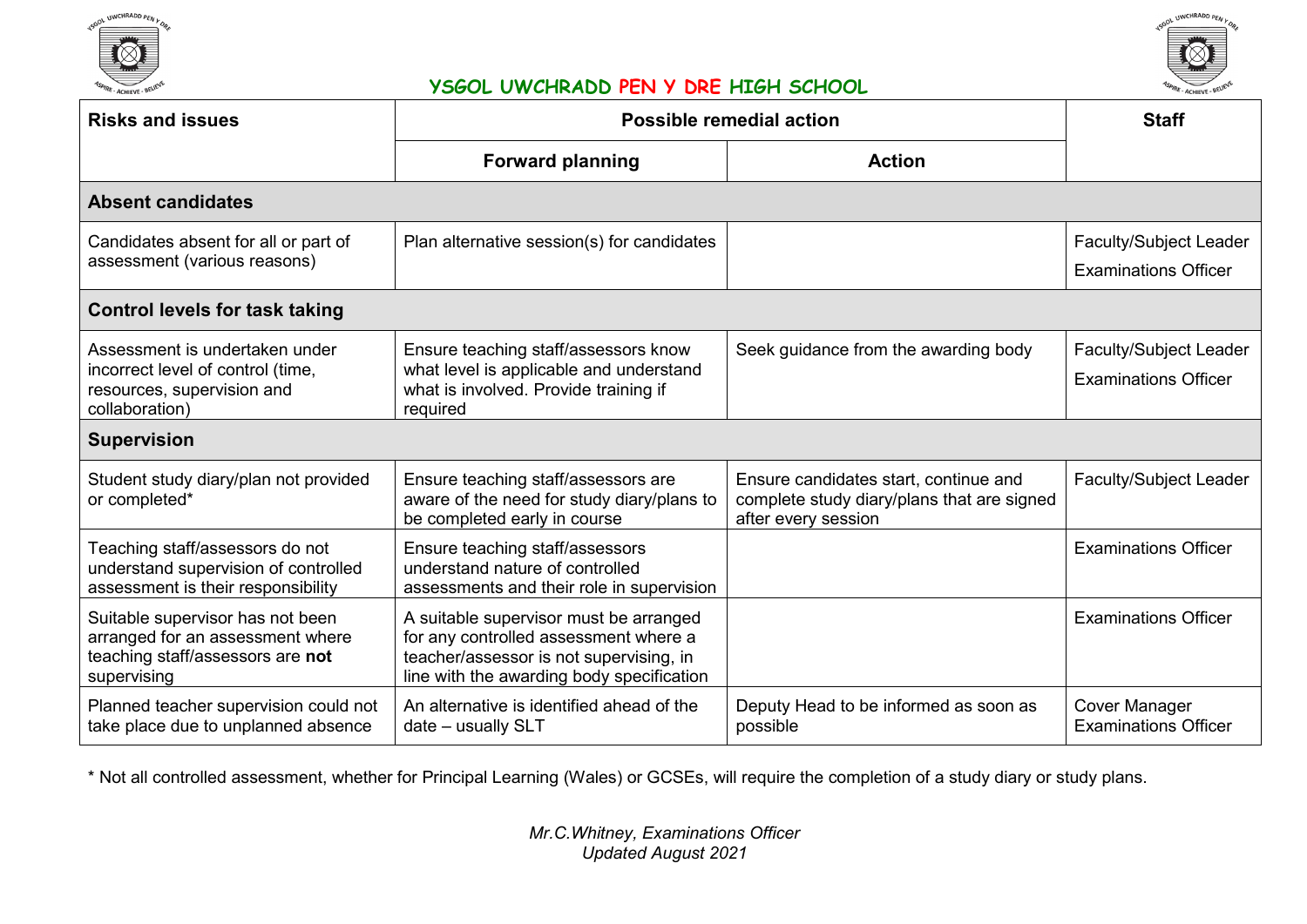



| <b>Risks and issues</b>                                                                  | <b>Possible remedial action</b>                                                                                               | <b>Staff</b>                                                               |                                                                              |  |  |
|------------------------------------------------------------------------------------------|-------------------------------------------------------------------------------------------------------------------------------|----------------------------------------------------------------------------|------------------------------------------------------------------------------|--|--|
|                                                                                          | <b>Forward planning</b>                                                                                                       | <b>Action</b>                                                              |                                                                              |  |  |
| <b>Task setting</b>                                                                      |                                                                                                                               |                                                                            |                                                                              |  |  |
| Teaching staff/assessors fail to<br>correctly set tasks                                  | Ensure teaching staff/assessors understand<br>the task setting arrangements as defined in<br>the awarding body specification* | Seek guidance from the awarding body                                       | <b>Faculty/Subject Leader</b><br><b>Examinations Officer</b>                 |  |  |
| Assessments have not been<br>moderated as required in the awarding<br>body specification | Check specification and plan required<br>moderation appropriately                                                             | Seek guidance from the awarding body                                       | <b>Faculty/Subject Leader</b>                                                |  |  |
| <b>Security of materials</b>                                                             |                                                                                                                               |                                                                            |                                                                              |  |  |
| Assessment tasks not kept secure<br>before assessment                                    | Ensure teaching staff understand<br>importance of task security                                                               | Request/obtain different assessment<br>tasks                               | Faculty/Subject Leader<br><b>Examinations Officer</b>                        |  |  |
| Candidates' work not kept secure<br>during or after assessment                           | Define appropriate level of security, in line<br>with awarding body requirements, for each<br>department as necessary         | Take materials to secure storage with<br>Faculty head aware of all storage | Faculty/Subject Leader<br><b>Examinations Officer</b><br><b>Head Teacher</b> |  |  |
| Insufficient or insecure storage space                                                   | Look at provision for suitable storage early<br>in the course                                                                 | Find alternative spaces                                                    | Faculty/Subject Leader<br><b>Examinations Officer</b>                        |  |  |

\* All tasks, whether set by the awarding body or the centre/consortium, must be developed in line with the requirements of the specification.